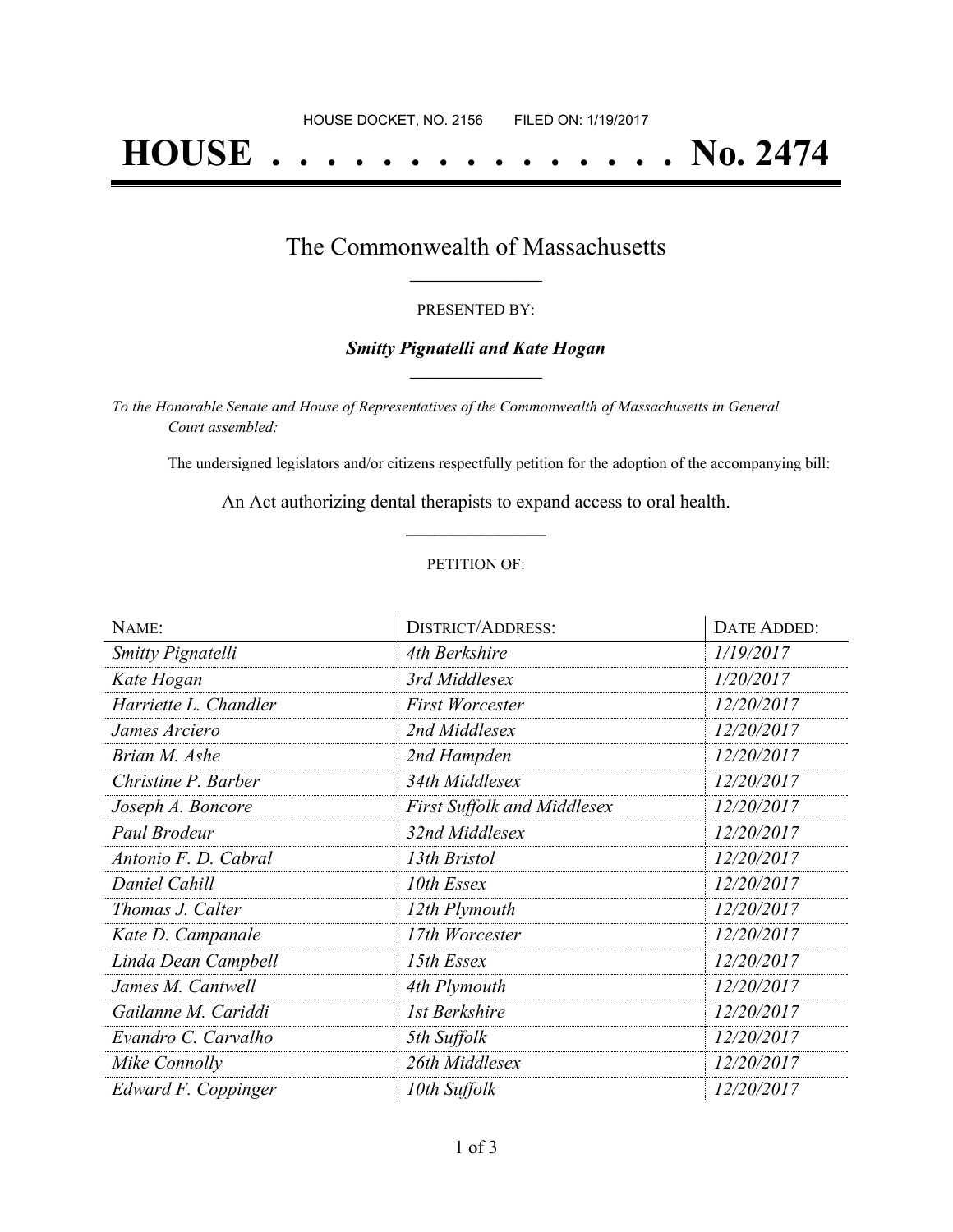| Brendan P. Crighton      | <b>Third Essex</b>                            | 12/20/2017 |
|--------------------------|-----------------------------------------------|------------|
| William L. Crocker, Jr.  | 2nd Barnstable                                | 12/20/2017 |
| Mark J. Cusack           | 5th Norfolk                                   | 12/20/2017 |
| Marjorie C. Decker       | 25th Middlesex                                | 2/3/2017   |
| Diana DiZoglio           | 14th Essex                                    | 12/20/2017 |
| Daniel M. Donahue        | 16th Worcester                                | 12/20/2017 |
| Michelle M. DuBois       | 10th Plymouth                                 | 12/20/2017 |
| James J. Dwyer           | 30th Middlesex                                | 12/20/2017 |
| James B. Eldridge        | Middlesex and Worcester                       | 12/20/2017 |
| Tricia Farley-Bouvier    | 3rd Berkshire                                 | 12/20/2017 |
| Jennifer L. Flanagan     | <b>Worcester and Middlesex</b>                | 12/20/2017 |
| Carmine L. Gentile       | 13th Middlesex                                | 12/20/2017 |
| Kenneth I. Gordon        | 21st Middlesex                                | 12/20/2017 |
| Danielle W. Gregoire     | 4th Middlesex                                 | 12/20/2017 |
| Stephan Hay              | 3rd Worcester                                 | 12/20/2017 |
| Jonathan Hecht           | 29th Middlesex                                | 12/20/2017 |
| Paul R. Heroux           | 2nd Bristol                                   | 12/20/2017 |
| Natalie Higgins          | 4th Worcester                                 | 12/20/2017 |
| Adam G. Hinds            | Berkshire, Hampshire, Franklin and<br>Hampden | 12/20/2017 |
| Daniel J. Hunt           | 13th Suffolk                                  | 12/20/2017 |
| <b>Randy Hunt</b>        | 5th Barnstable                                | 12/20/2017 |
| Louis L. Kafka           | 8th Norfolk                                   | 12/20/2017 |
| Mary S. Keefe            | 15th Worcester                                | 12/20/2017 |
| John F. Keenan           | Norfolk and Plymouth                          | 12/20/2017 |
| Kay Khan                 | 11th Middlesex                                | 12/20/2017 |
| John J. Lawn, Jr.        | 10th Middlesex                                | 12/20/2017 |
| Jack Lewis               | 7th Middlesex                                 | 12/20/2017 |
| Barbara A. L'Italien     | Second Essex and Middlesex                    | 12/20/2017 |
| Marc T. Lombardo         | 22nd Middlesex                                | 12/20/2017 |
| Jason M. Lewis           | Fifth Middlesex                               | 12/20/2017 |
| Joan B. Lovely           | Second Essex                                  | 12/20/2017 |
| Adrian Madaro            | 1st Suffolk                                   | 12/20/2017 |
| John J. Mahoney          | 13th Worcester                                | 12/20/2017 |
| Elizabeth A. Malia       | 11th Suffolk                                  | 12/20/2017 |
| Paul W. Mark             | 2nd Berkshire                                 | 2/3/2017   |
| Juana B. Matias          | 16th Essex                                    | 12/20/2017 |
| Joseph W. McGonagle, Jr. | 28th Middlesex                                | 12/20/2017 |
| Paul McMurtry            | 11th Norfolk                                  | 12/20/2017 |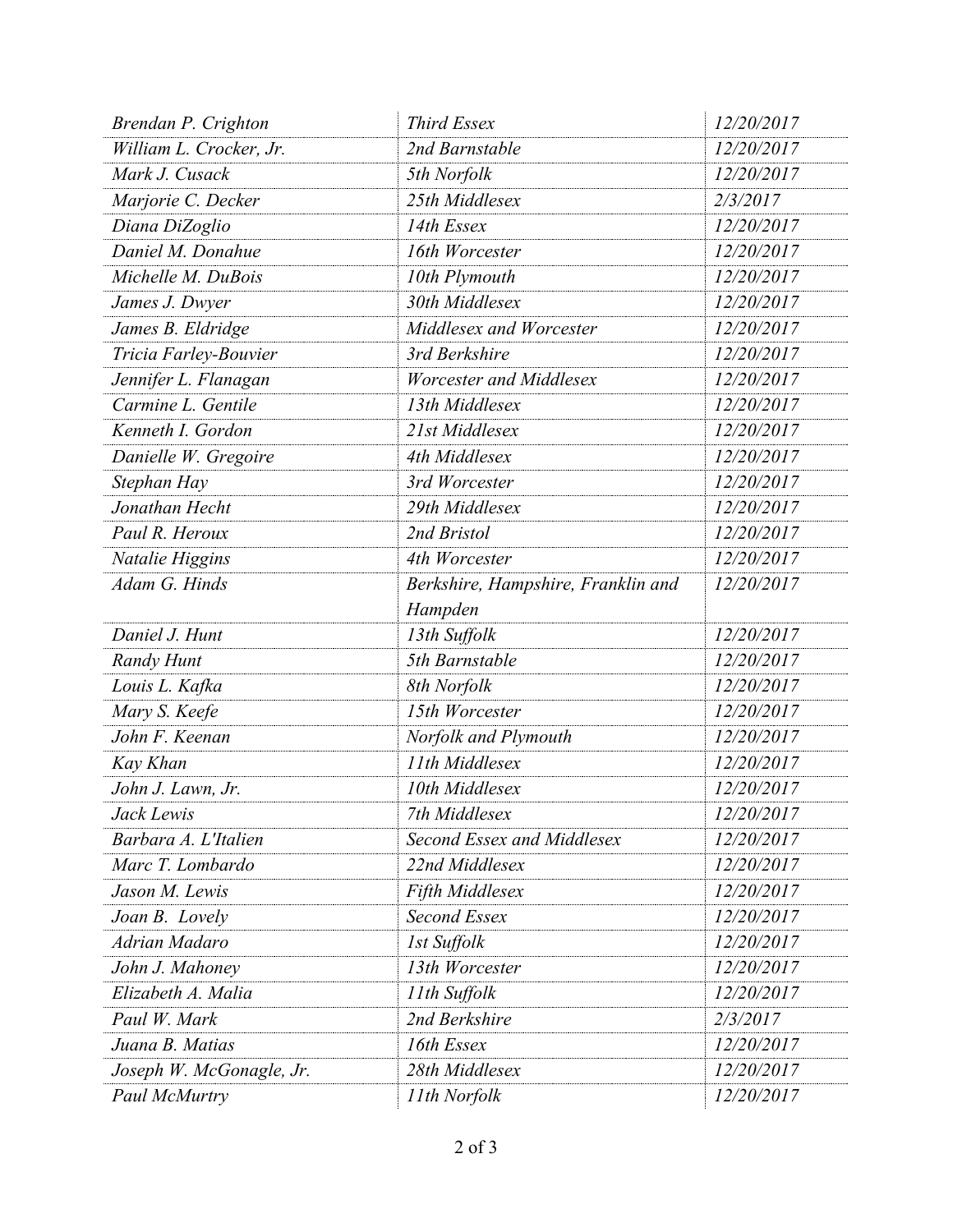| Leonard Mirra           | 2nd Essex                        | 12/20/2017 |
|-------------------------|----------------------------------|------------|
| <b>Mathew Muratore</b>  | 1st Plymouth                     | 12/20/2017 |
| <b>Brian Murray</b>     | 10th Worcester                   | 12/20/2017 |
| David M. Nangle         | 17th Middlesex                   | 12/20/2017 |
| Harold P. Naughton, Jr. | 12th Worcester                   | 12/20/2017 |
| Shaunna L. O'Connell    | 3rd Bristol                      | 12/20/2017 |
| James J. O'Day          | 14th Worcester                   | 1/24/2017  |
| Elizabeth A. Poirier    | 14th Bristol                     | 12/20/2017 |
| Denise Provost          | 27th Middlesex                   | 12/20/2017 |
| Angelo J. Puppolo, Jr.  | 12th Hampden                     | 12/20/2017 |
| David M. Rogers         | 24th Middlesex                   | 12/20/2017 |
| <b>Byron Rushing</b>    | 9th Suffolk                      | 12/20/2017 |
| Daniel J. Ryan          | 2nd Suffolk                      | 12/20/2017 |
| Frank I. Smizik         | 15th Norfolk                     | 12/20/2017 |
| Bruce E. Tarr           | <b>First Essex and Middlesex</b> | 12/20/2017 |
| José F. Tosado          | 9th Hampden                      | 12/20/2017 |
| Steven Ultrino          | 33rd Middlesex                   | 12/20/2017 |
| Aaron Vega              | 5th Hampden                      | 12/20/2017 |
| RoseLee Vincent         | 16th Suffolk                     | 12/20/2017 |
| Chris Walsh             | 6th Middlesex                    | 12/20/2017 |
| <b>Bud Williams</b>     | 11th Hampden                     | 12/20/2017 |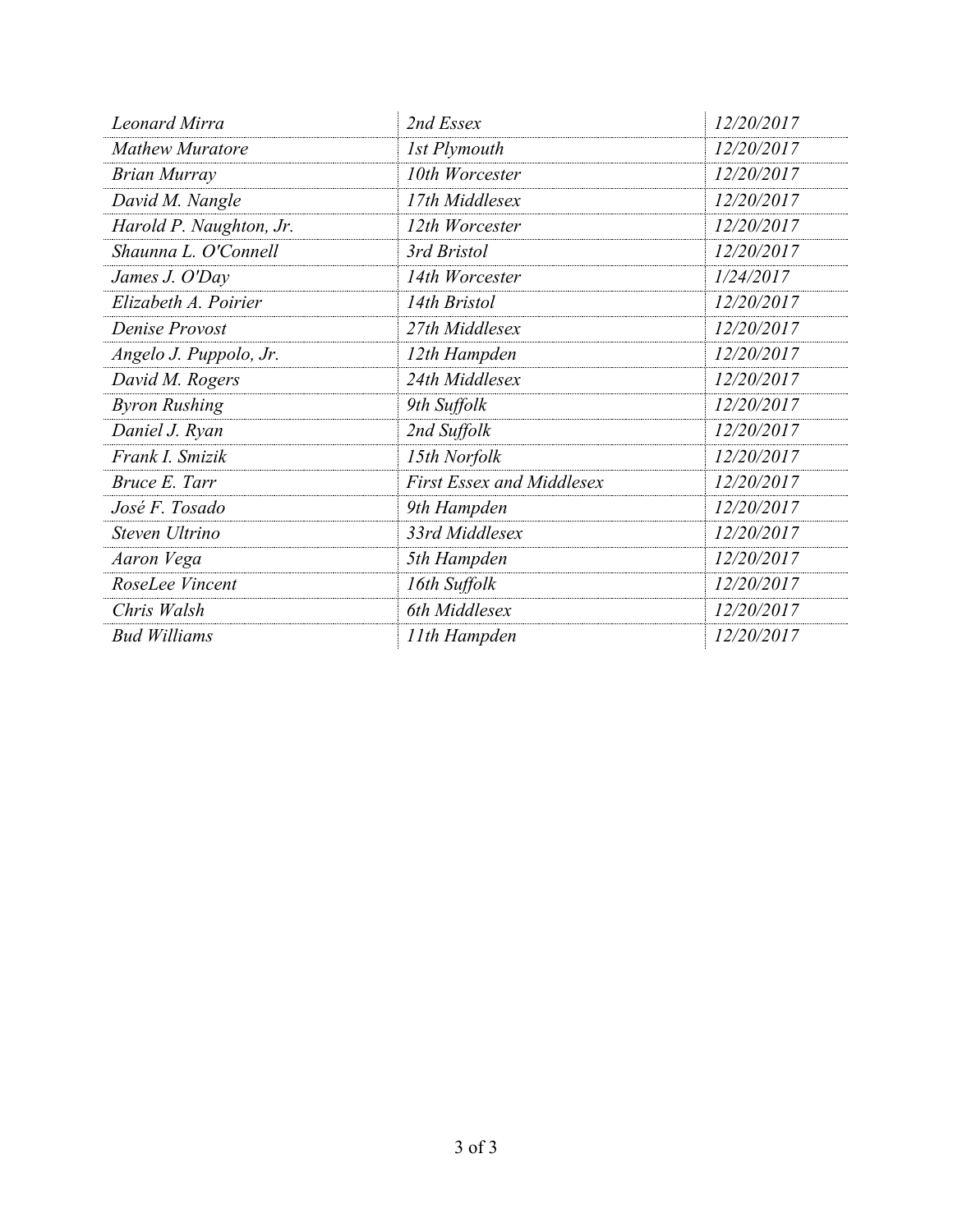#### HOUSE DOCKET, NO. 2156 FILED ON: 1/19/2017

## **HOUSE . . . . . . . . . . . . . . . No. 2474**

By Representatives Pignatelli of Lenox and Hogan of Stow, a petition (accompanied by bill, House, No. 2474) of William Smitty Pignatelli, Kate Hogan and others for legislation to authorize dental therapists to expand patient access to oral health care. Public Health.

## The Commonwealth of Massachusetts

**In the One Hundred and Ninetieth General Court (2017-2018) \_\_\_\_\_\_\_\_\_\_\_\_\_\_\_**

**\_\_\_\_\_\_\_\_\_\_\_\_\_\_\_**

An Act authorizing dental therapists to expand access to oral health.

Be it enacted by the Senate and House of Representatives in General Court assembled, and by the authority *of the same, as follows:*

| 1              | SECTION 1. Section 43A of chapter 112 of the General Laws, as appearing in the 2014                 |
|----------------|-----------------------------------------------------------------------------------------------------|
| 2              | Official Edition, is hereby amended by inserting after the definition of "Appropriate supervision"  |
| 3              | the following 2 definitions:-                                                                       |
| $\overline{4}$ | "Board", the board of registration in dentistry or a committee or subcommittee thereof              |
| 5              | established in the department of public health pursuant to sections 9 and 19 of chapter 13,         |
| 6              | chapter 30A and sections 43 to 53, inclusive.                                                       |
| 7              | "Collaborative management agreement", a written agreement between a local, state or                 |
| 8              | federal government agency or institution or a licensed dentist and a dental therapist outlining the |
| 9              | procedures, services, responsibilities and limitations of the therapist.                            |
| 10             | SECTION 2. Said section 43A of said chapter 112, as so appearing, is hereby further                 |
| 11             | amended by inserting after the definition of "Dental assistant" the following definition:-          |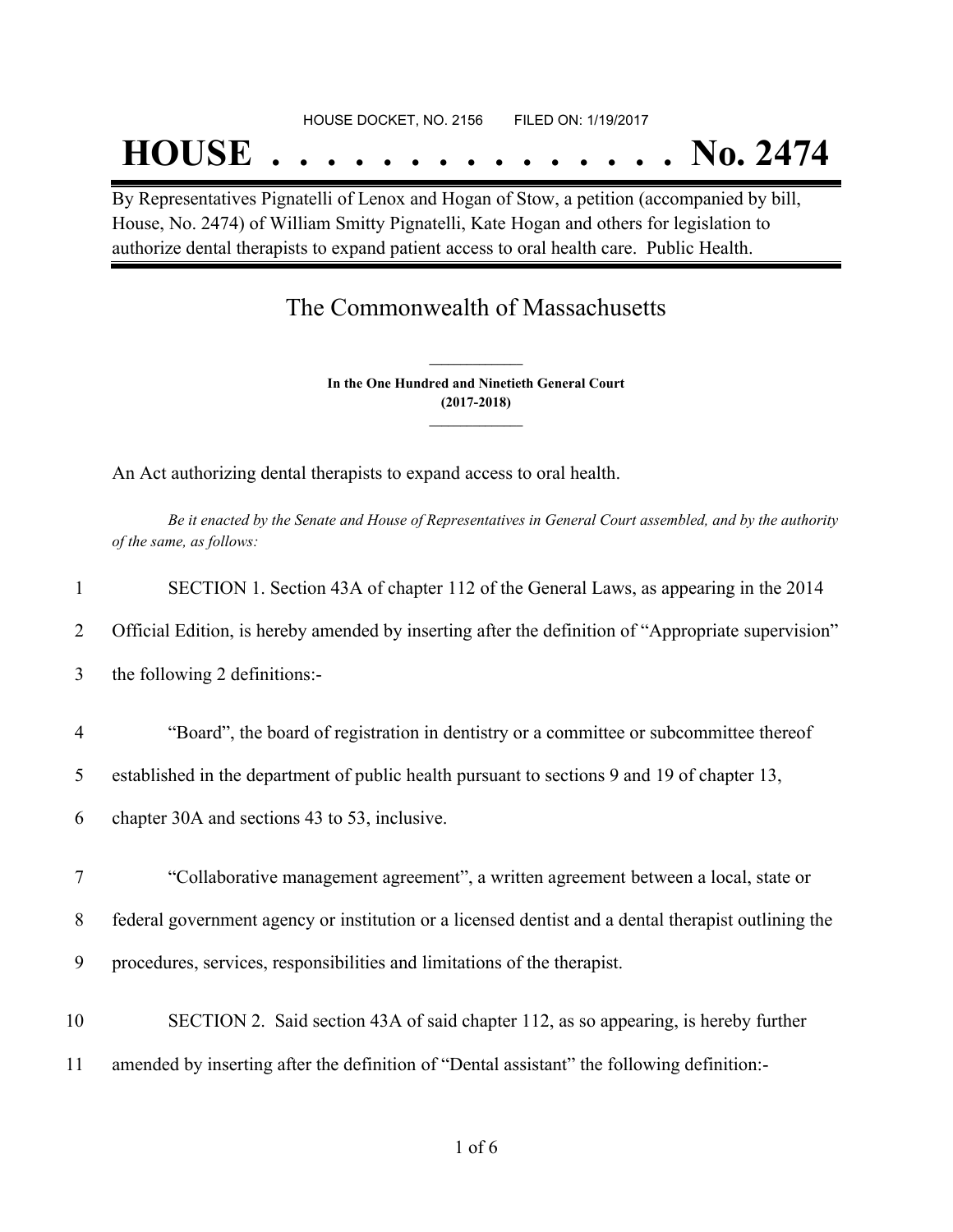| 12 | "Dental therapist", a person who: (i) successfully completed a dental therapist education           |
|----|-----------------------------------------------------------------------------------------------------|
| 13 | program that meets the standards of the Commission on Dental Accreditation; or is a graduate of     |
| 14 | a dental therapist education program that meets the standards of the Commission on Dental           |
| 15 | Accreditation provided by a post-secondary institution accredited by the New England                |
| 16 | Association of Schools and Colleges, Inc.; or is certified by the federal Indian Health Service     |
| 17 | pursuant to the Indian Health Care Improvement Act, 25 U.S.C. 1601 et seq.; (ii) has been           |
| 18 | licensed by the board to practice as a dental therapist pursuant to section 51B and has been        |
| 19 | licensed by the board to practice as a dental hygienist pursuant to section 51; and (iii) provides  |
| 20 | oral health care services, including preventive, oral evaluation and assessment, educational,       |
| 21 | palliative, therapeutic and restorative services as authorized under said section 51B.              |
| 22 | SECTION 3. Said section 43A of said chapter 112, as so appearing, is hereby further                 |
| 23 | amended by adding at the end the following definition:-                                             |
| 24 | "Supervising dentist", a licensed dentist who enters into a collaborative management                |
| 25 | agreement with a dental therapist.                                                                  |
| 26 | SECTION 4. Said chapter 112, as so appearing, is hereby further amended by inserting                |
| 27 | after section 51A the following section:-                                                           |
| 28 | Section 51B. Any person of good moral character, who: (i) successfully completed a                  |
| 29 | dental therapist education program that meets the standards of the Commission on Dental             |
| 30 | Accreditation; or is a graduate of a dental therapist education program that meets the standards of |
| 31 | the Commission on Dental Accreditation provided by a post-secondary institution accredited by       |
| 32 | the New England Association of Schools and Colleges, Inc.; or is certified by the federal Indian    |
| 33 | Health Service pursuant to the Indian Health Care Improvement Act, 25 U.S.C. 1601 et seq.; (ii)     |

of 6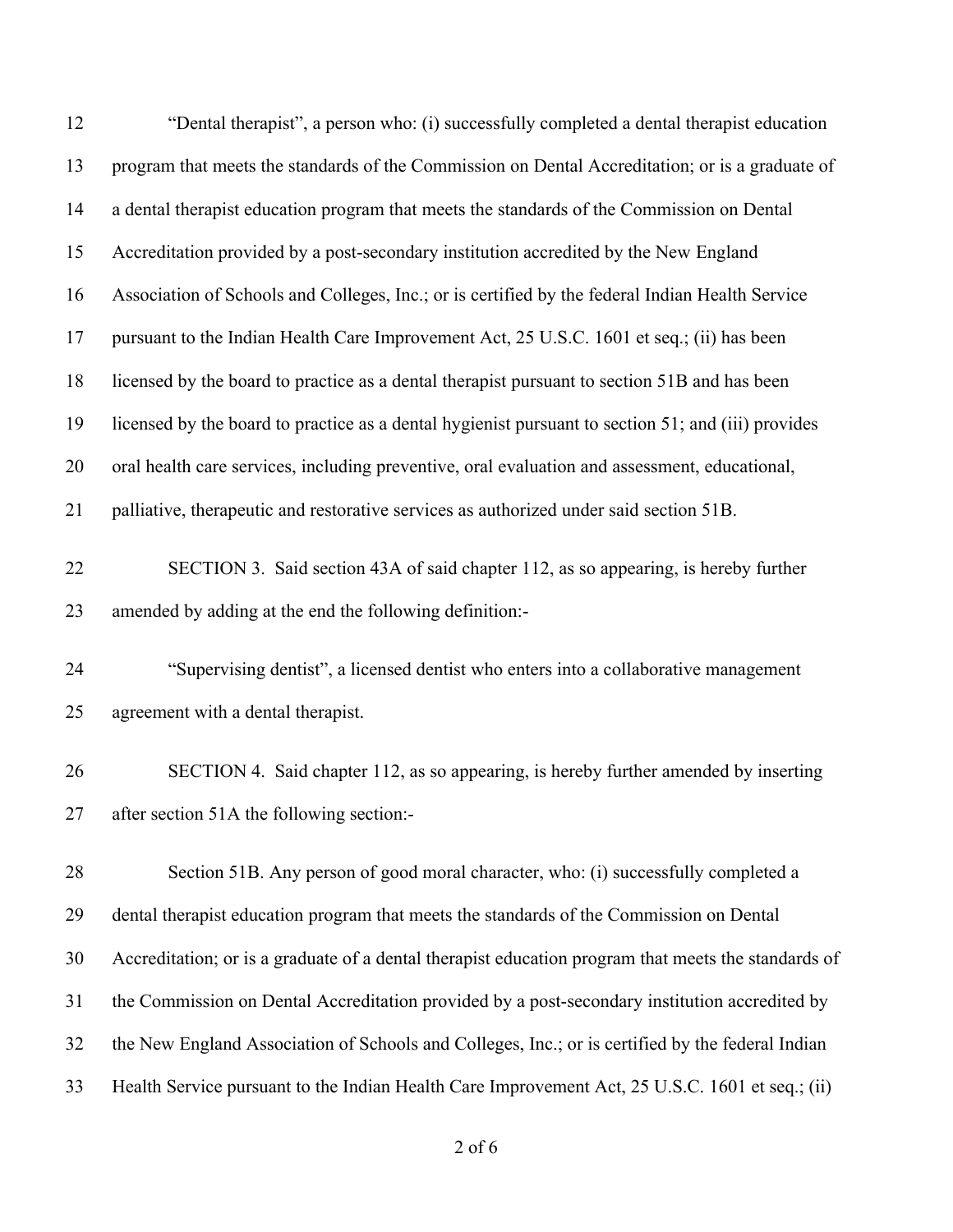passes a comprehensive, competency-based clinical examination that is approved by the board of registration in dentistry and administered independently of an institution providing registered dental therapy education; and (iii) obtains a policy of professional liability insurance and shows proof of such insurance as required by rules and regulations, shall be registered as a dental therapist and be given a certificate allowing the therapist to practice in this capacity. Such a person shall also be registered as a dental hygienist and be given a certificate allowing the therapist to practice dental hygiene. A dental therapist shall have practiced under the direct supervision of a supervising dentist for at least 500 hours or completed 1 year of residency before practicing under general supervision.

 The educational curriculum for a dental therapist educated in the commonwealth shall include training on serving patients with special needs including, but not limited to, people with developmental disabilities including autism spectrum disorders, mental illness, cognitive impairment, complex medical problems, significant physical limitations and the vulnerable elderly.

 Before performing a procedure or providing a service under this paragraph, a dental therapist shall enter into a written collaborative management agreement with a licensed dentist. The agreement shall address: practice settings, any limitation on services established by the supervising dentist, the level of supervision required for various services or treatment settings, patient populations that may be served, practice protocols, record keeping, managing medical emergencies, quality assurance, administering and dispensing medications and supervision of dental assistants and dental hygienists. A dental therapist may provide the services authorized in practice settings where the supervising dentist is not on-site and has not previously examined the patient, to the extent authorized by the supervising dentist in the collaborative management

of 6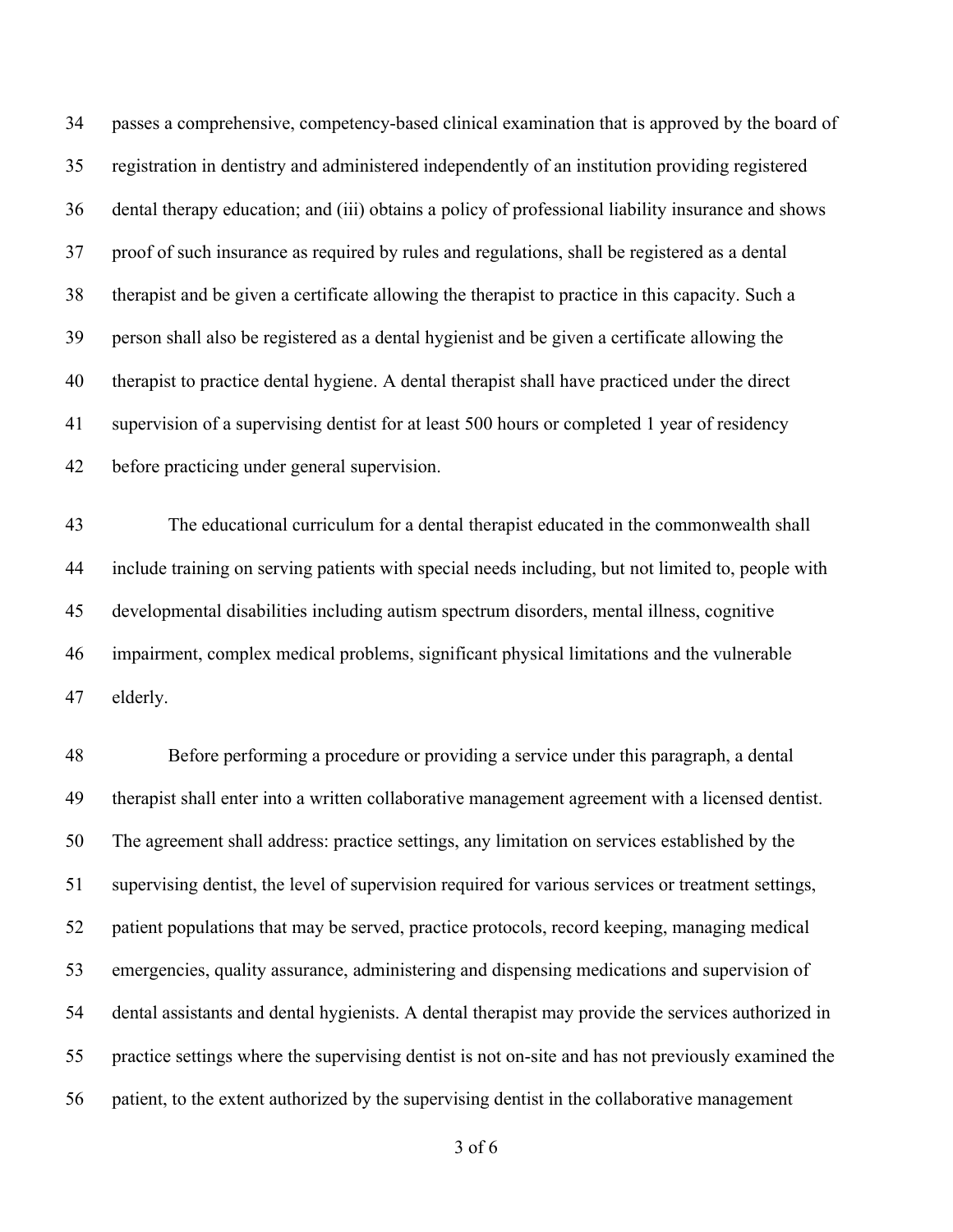agreement and provided the supervising dentist is available for consultation and supervision by telephone or other means of electronic communication.

 The collaborative management agreement shall include specific written protocols to govern situations in which the dental therapist encounters a patient who requires treatment that exceeds the authorized scope of practice of the dental therapist. A collaborative management agreement shall be signed and maintained by the supervising dentist and the dental therapist and shall be submitted upon request by the board. The board shall establish appropriate guidelines for a written collaborative management agreement. The agreement may be updated from time to time. A supervising dentist may have a collaborative management agreement with not more than 4 dental therapists at the same time.

 A dental therapist licensed by the board may perform all acts of a public health dental hygienist, all acts provided for in Commission on Dental Accreditation's dental therapy standards, as well as the following services and procedures pursuant to the written collaborative management agreement without the supervision or direction of a dentist: (A) interpreting radiographs; (B) the placement of space maintainers; (C) pulpotomies on primary teeth; (D) an oral evaluation and assessment of dental disease and the formulation of an individualized treatment plan authorized by the collaborating dentist; and (E) nonsurgical extractions of permanent teeth as limited in this section.

 A dental therapist shall not perform any service or procedure described in this section except as authorized by the collaborating dentist. A dental therapist may perform nonsurgical extractions of periodontally diseased permanent teeth with tooth mobility of +3 under general supervision if authorized in advance by the collaborating dentist. The dental therapist shall not

of 6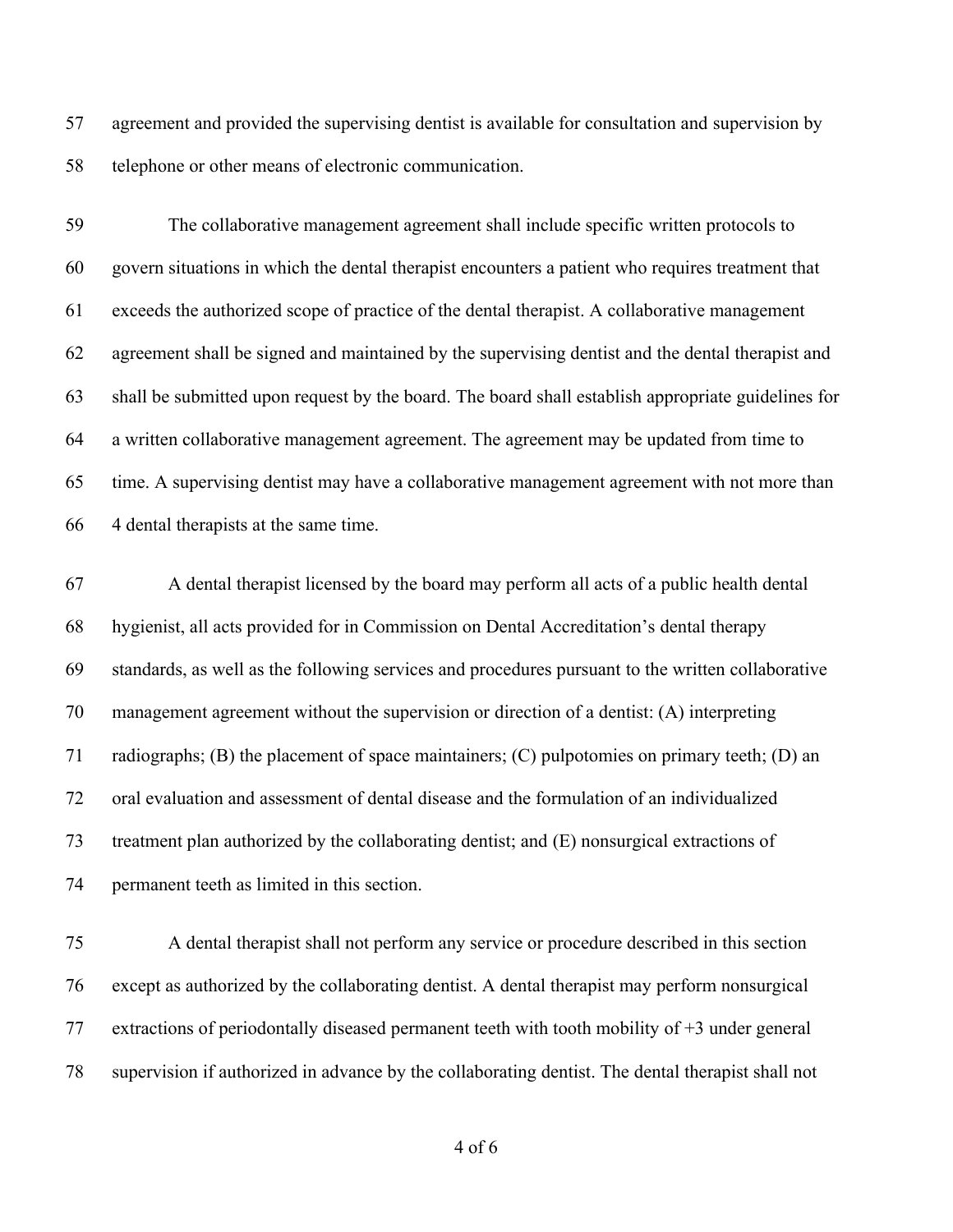extract a tooth for a patient if the tooth is unerupted, impacted or needs to be sectioned for removal. The collaborating dentist is responsible for directly providing or arranging for another dentist or specialist to provide any necessary advanced services needed by the patient. A dental therapist in accordance with the written collaborative management agreement shall refer patients to another qualified dental or health care professional to receive any needed services that exceed the scope of practice of the dental therapist. The collaborating dentist shall ensure that a dentist is available to the dental therapist for timely consultation during treatment if needed and shall either provide or arrange with another dentist or specialist to provide the necessary treatment to a patient who requires more treatment than the dental therapist is authorized to provide. A dental therapist may dispense and administer the following medications within the parameters of the written collaborative management agreement, within the scope of practice of the dental therapist and with the authorization of the collaborating dentist: analgesics, anti-inflammatories and antibiotics. The authority to dispense and administer shall extend only to the categories of drugs identified in this paragraph and may be further limited by the written collaborative management agreement. The authority to dispense includes the authority to dispense sample drugs within the categories identified in this paragraph if dispensing is permitted by the written collaborative management agreement. A dental therapist is prohibited from dispensing or administering a narcotic drug.

 Dental therapists shall be reimbursed for services covered by Medicaid and other third- party payers. A dental therapist shall not operate independently of a dentist, except for a dental therapist working for a local, state or federal government agency or a non-profit institution or practicing in a mobile or portable prevention program licensed or certified by the department of public health as permitted by law.